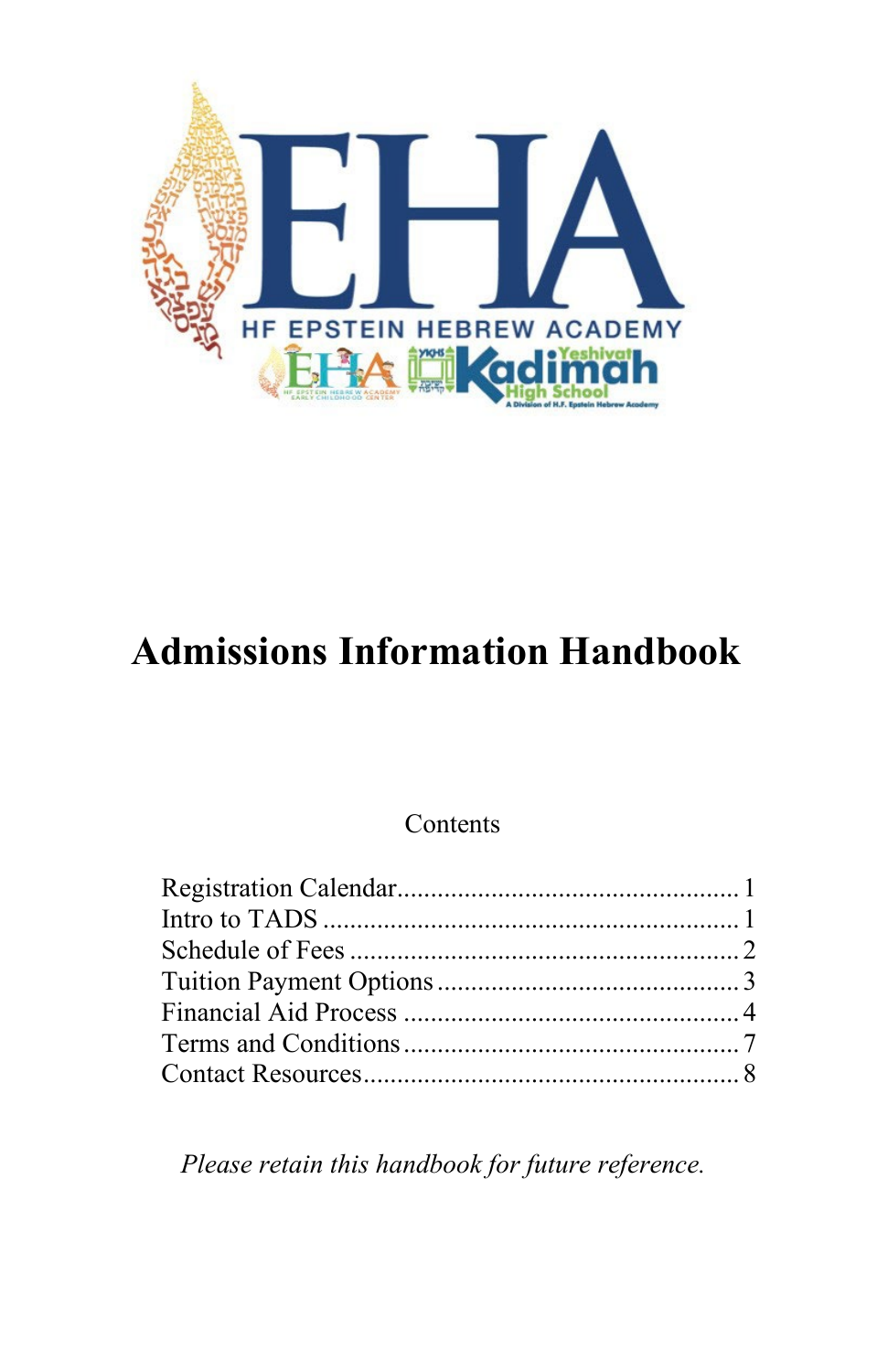## **REGISTRATION CALENDAR**

| Dec 21 | Open Enrollment – TADS Online for new and returning students                                                              |
|--------|---------------------------------------------------------------------------------------------------------------------------|
| Jan 21 | Financial Aid Applications due.                                                                                           |
| Feb 1  | Last date to enroll and receive \$150 registration credit towards<br>tuition.                                             |
| Apr 1  | Last date to submit TADS Online tuition agreement and receive<br>an additional \$150 registration credit towards tuition. |
|        | August 20 First payment due via TADS.                                                                                     |

# **TADS ONLINE**

Epstein Hebrew Academy (EHA) uses TADS Online to process all applications, enrollment, tuition & fees. Parents will be asked to set up one account that will be used across all TADS platforms and will serve as your portal for everything from student and parent information, waivers & medical release forms, tuition agreements and payments.

Once enrollment opens, you will receive an email from TADS, directing you to create or login to your existing account. You will be prompted to complete household, student, and supplemental information. All documents and waivers will be submitted/signed directly on TADS.

For more information about TADS, please contact the Admissions Office at 314- 282-2135 x 102, [admissions@eha.org,](mailto:admissions@eha.org) or visit [http://www.mytads.com/.](http://www.mytads.com/)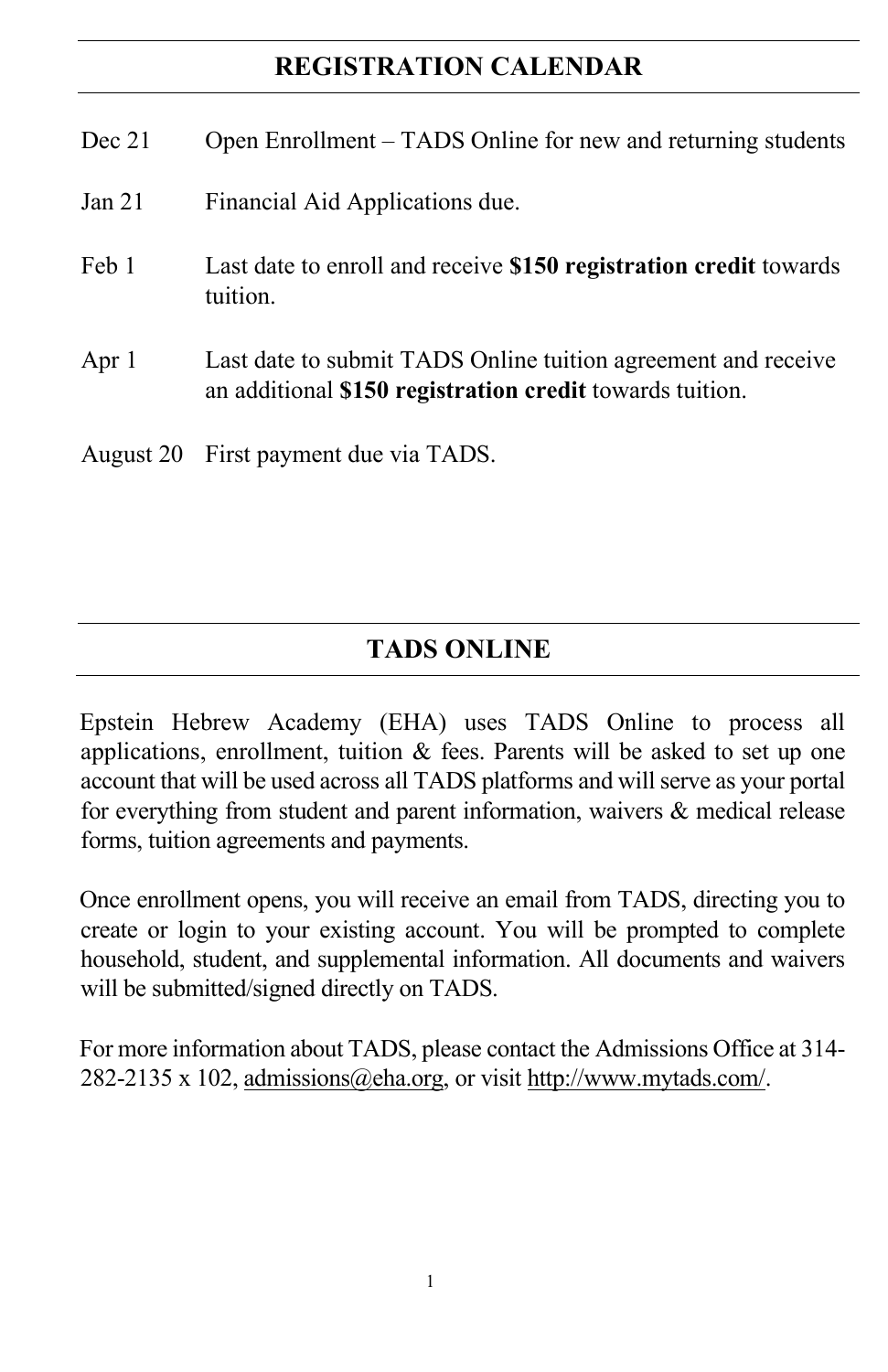## TUITION & FEES SCHEDULE

| <b>Hours</b>              | 3 Days/Week | 4 Days / Week   5 Days/ Week |          |
|---------------------------|-------------|------------------------------|----------|
| $8:00 - 12:00 \text{ PM}$ | \$5,455     | \$7,000                      | \$8,235  |
| $8:00 - 4:00$ PM          | \$7,590     | \$9,800                      | \$11,575 |

#### **Tenoki & Nursery**

\*Earliest drop off is at 7:45 AM and the latest pickup is 4:15 PM.

#### **Pre-K - 12th Grade**

| Grade              | <b>Total Tuition</b> |
|--------------------|----------------------|
| Pre-K              | \$11,725             |
| $K - 5th$ Grade    | \$15,950             |
| $6th - 8th$ Grade  | \$16,450             |
| $9th - 12th$ Grade | \$18,950             |

#### **Registration Fee**

The Registration Fee is **\$300\* per family** and will be paid from your TADS Online billing account upon completion of your online registration. This fee is non-refundable and will not be prorated for partial year attendance.

**\*If you enroll before the registration deadline, a \$150 registration credit will be applied towards your annual tuition.**

**\*If your tuition agreement is setup on Tads before the agreement deadline, an additional \$150 credit will be applied towards your annual tuition.**

#### **Activity/Program/Technology Fees**

All fees are included in tuition. Our overall tuition remains the same as last year.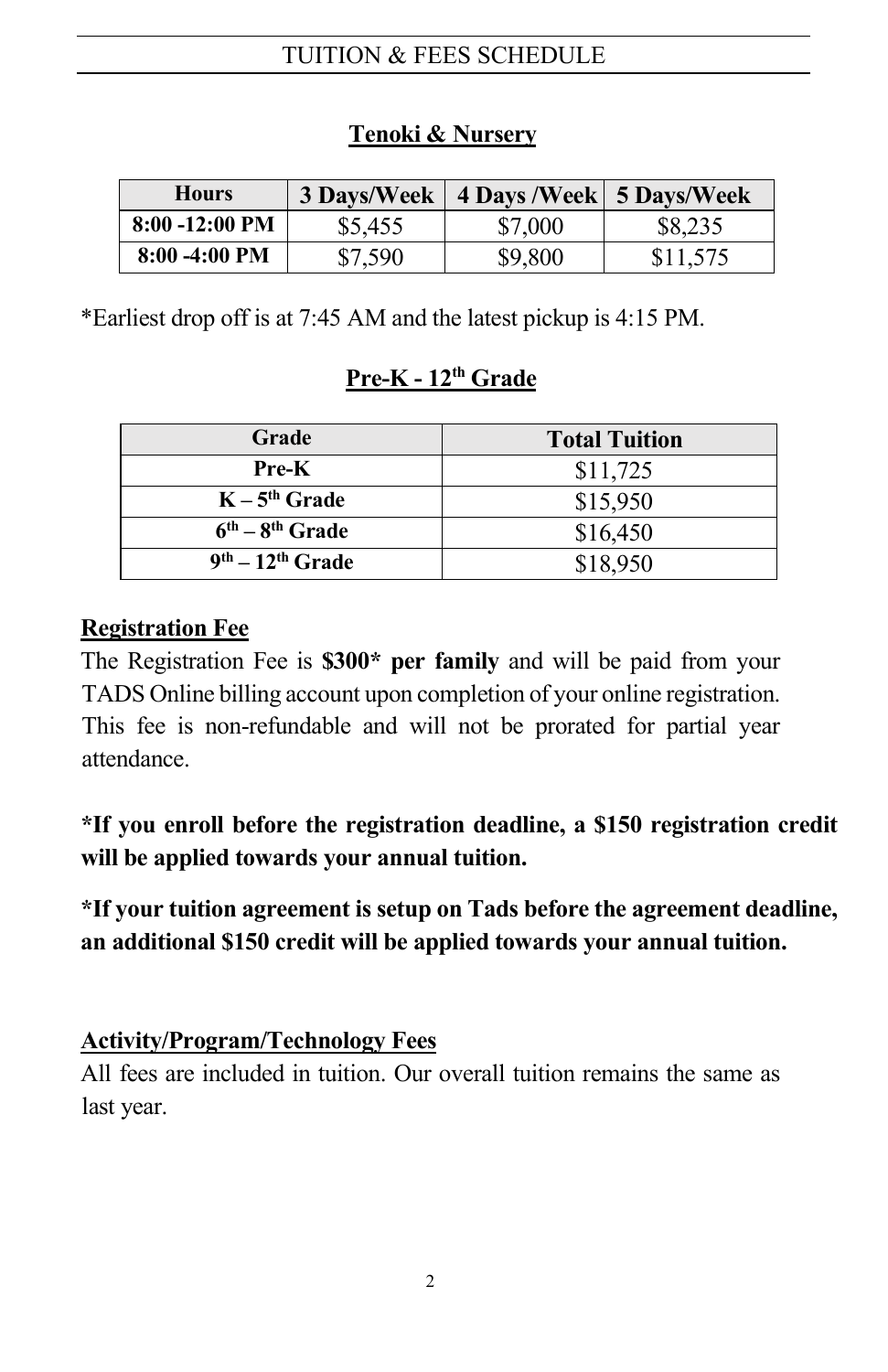# **TUITION PAYMENT OPTIONS**

- All payments for tuition, fees, optional services and incidentals will be drawn directly from your TADS billing account. Payments may be made directly from your bank account (ACH) or using a Visa, Master Card, Amex or Discover Card. **TADS will charge a 3% convenience fee for all credit card payments and a .03% fee for ACH payments.**
- Charges for optional services or incidentals will be automatically added to your TADS Online billing account, as they are incurred, and will be drawn 10 days after the charge has been added. You will receive an email from the Admissions Office at the time of the incident, as well as a follow-up email from TADS once the charge has been added to your TADS account.
- If your tuition is being paid by a school or 3rd party, please select "paid by 3rd party" in your TADS Online Enrolment.

## **Payment Plans**

Available payment plans on TADS are as follows:

- 10 monthly payments beginning August  $20<sup>th</sup> May 20<sup>th</sup>$ .
- 2 annual payments, on August  $20<sup>th</sup>$  and December  $20<sup>th</sup>$ .
- 1 payment on August  $20<sup>th</sup>$ .

# **Payment Plans & Changes**

Should you require more flexible payment plans/dates, please contact the Admissions Office and we will do our utmost to accommodate you. Please do so at least **5 days in advance** of your original processing date.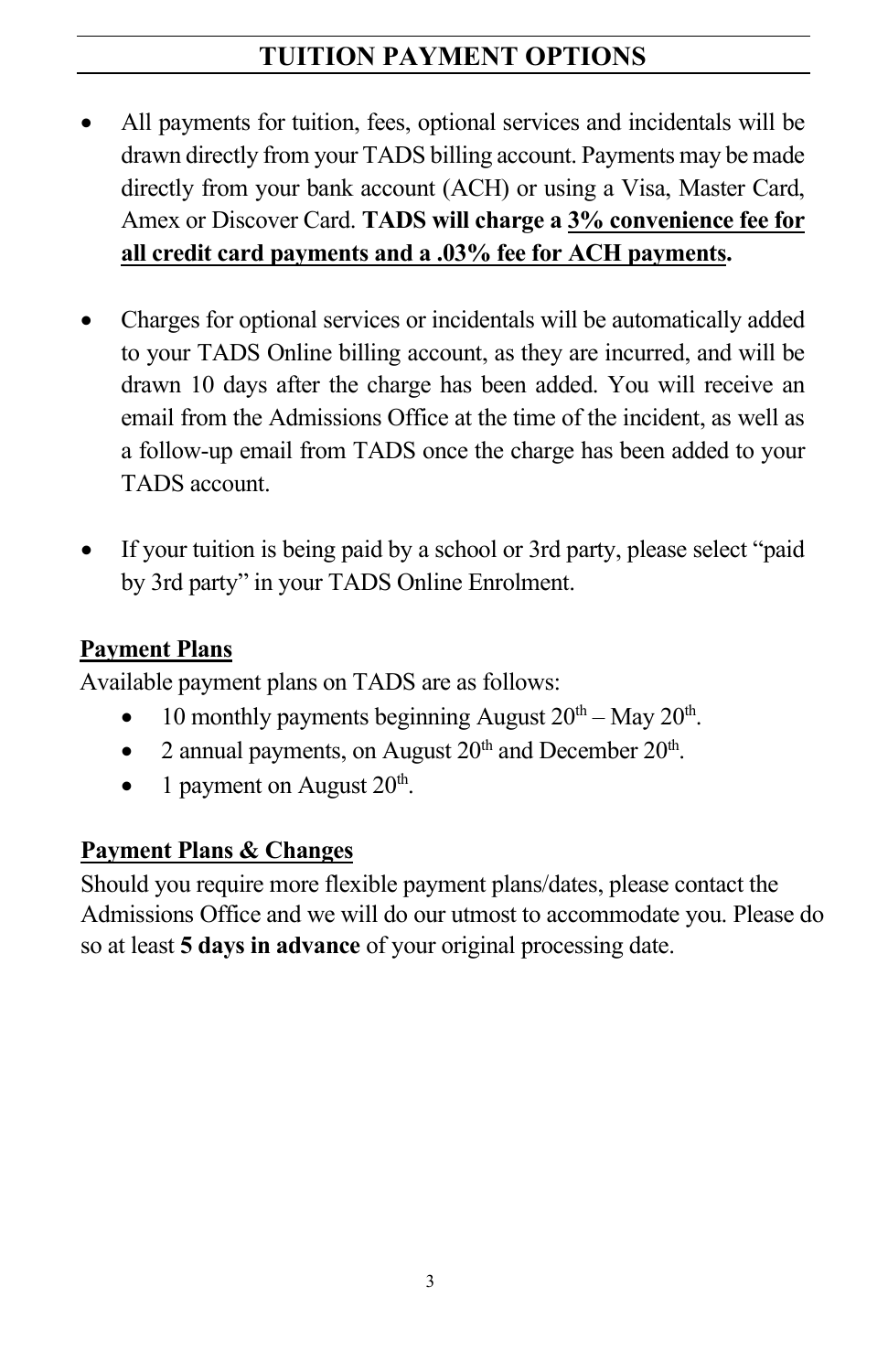## **Statement**

EHA recognizes that each family bears the responsibility for paying for their child's education. At the same time, we do our utmost to provide financial assistance, and when we do, our leadership takes the responsibility to go out and secure those funds. Providing financial assistance helps us provide quality Jewish education to more Jewish families, regardless of their financial position or level of Jewish observance.

EHA will adhere to local, state, and federal laws and regulations requiring non-discriminatory practice in the administration of its financial aid policies. EHA will provide education and guidance where necessary to prospective and current parents on all aspects of its financial aid process. Those charged with making financial aid decisions will do so in a manner ensuring fair, consistent, and equitable assessments of each family's ability to contribute towards the cost of their child's education.

EHA will make and communicate financial aid decisions on a timely basis so families can make fully informed enrollment decisions. Once a student receives financial aid, EHA will strive to continue to provide support to that student if financial need is demonstrated.

All financial aid applications, records, and decisions are kept confidential, and all recipients will remain unknown to all teachers and administrators, other than the Treasurer.

EHA will maintain the same standards of behavior and academic performance from students receiving and students not receiving financial aid.

## **Process**

Financial aid is processed using TADS Online - Financial Aid.

The fee associated with the chosen provider must be paid by the applicant family. After submission of the financial aid form and required tax returns, TADS will assess financial aid based on national standards that strive to provide reasonable and fair financial aid allocations. This assessment is a recommendation only.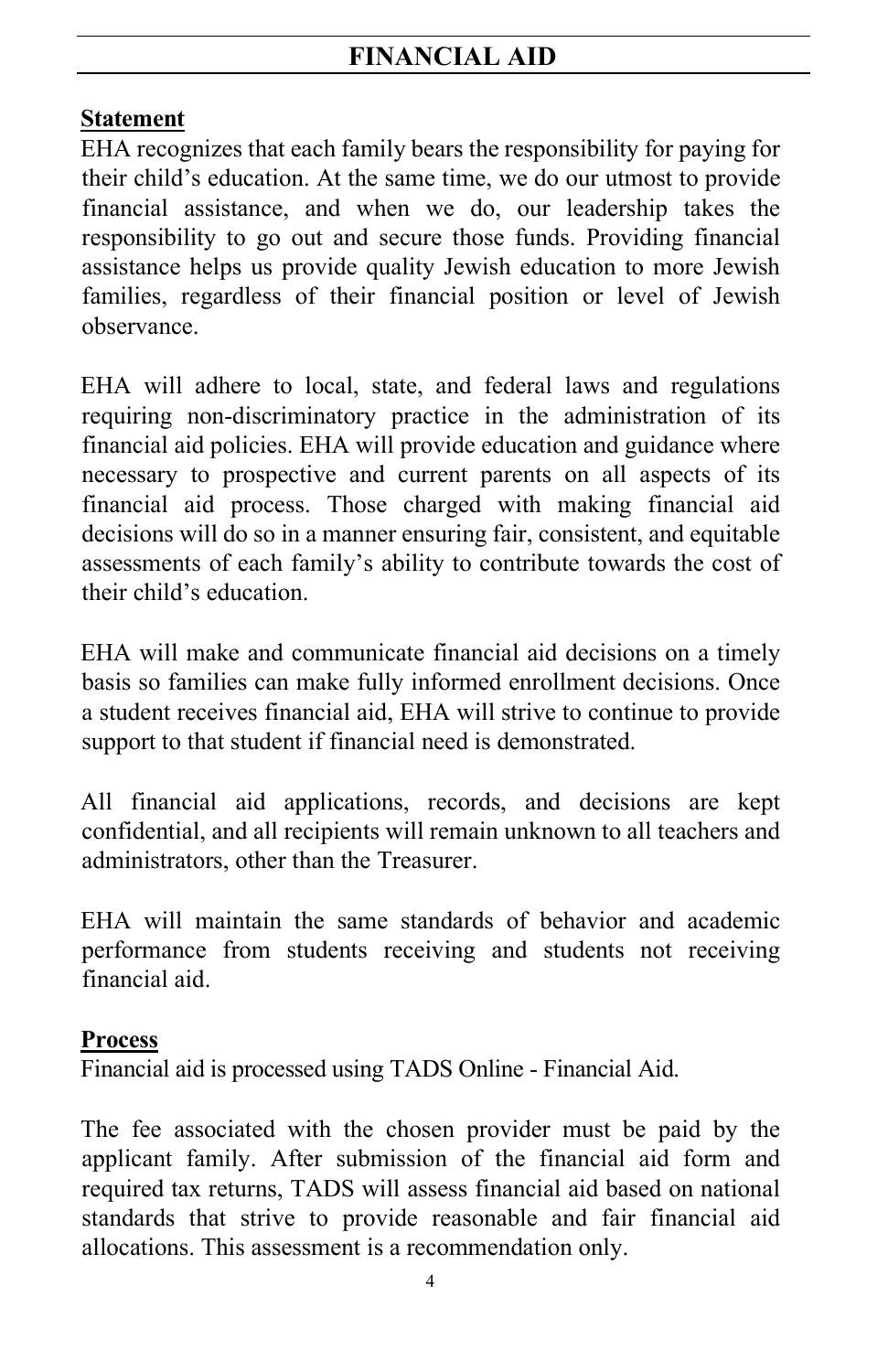The Financial Aid Committee is composed of 3 non-parent members and EmpowerED Solutions & Services, LLC, Financial Consultants at the school, who will act as liaison between the Committee and the applicants. Only EmpowerED Solutions & Services, LLC and the Treasurer of the school will be made aware of these two Financial Aid Committee members at-large, to reduce any parent temptation to intercede in the decision-making process.

Members of this committee will review the TADS' recommendations, balancing them against the Budget Committee's total allocation for Scholarship. Applicant's names will be redacted from all applications, recommendations and supporting documents. Complete applicant anonymity will allow the Financial Aid Committee's members to make their decisions in a completely impartial and objective manner.

In years when the financial aid need exceeds budget, the Committee will give preference to those applications for students currently enrolled in the school.

Upon notification, parents have the option to appeal their allocation. To do so, they must submit a written explanation, outlining and supporting the reasons for their protest. Inclusion of any additional narrative or support, not normally captured in an application or tax returns, is encouraged.

All appeals should be sent to  $\frac{admissions@cha.org}{ab唱}$  and will be reviewed and responses provided within 2 weeks of submission. If parents remain displeased with the determination made by the Financial Aid Committee, they may request a meeting with the Chair of the Finance Committee, to discuss their situation.

The Chair of the Finance Committee will also meet with members of the Financial Aid Committee sharing the concerns of the applicants. After a final decision is reached, the Admissions Office will communicate it to the affected parents.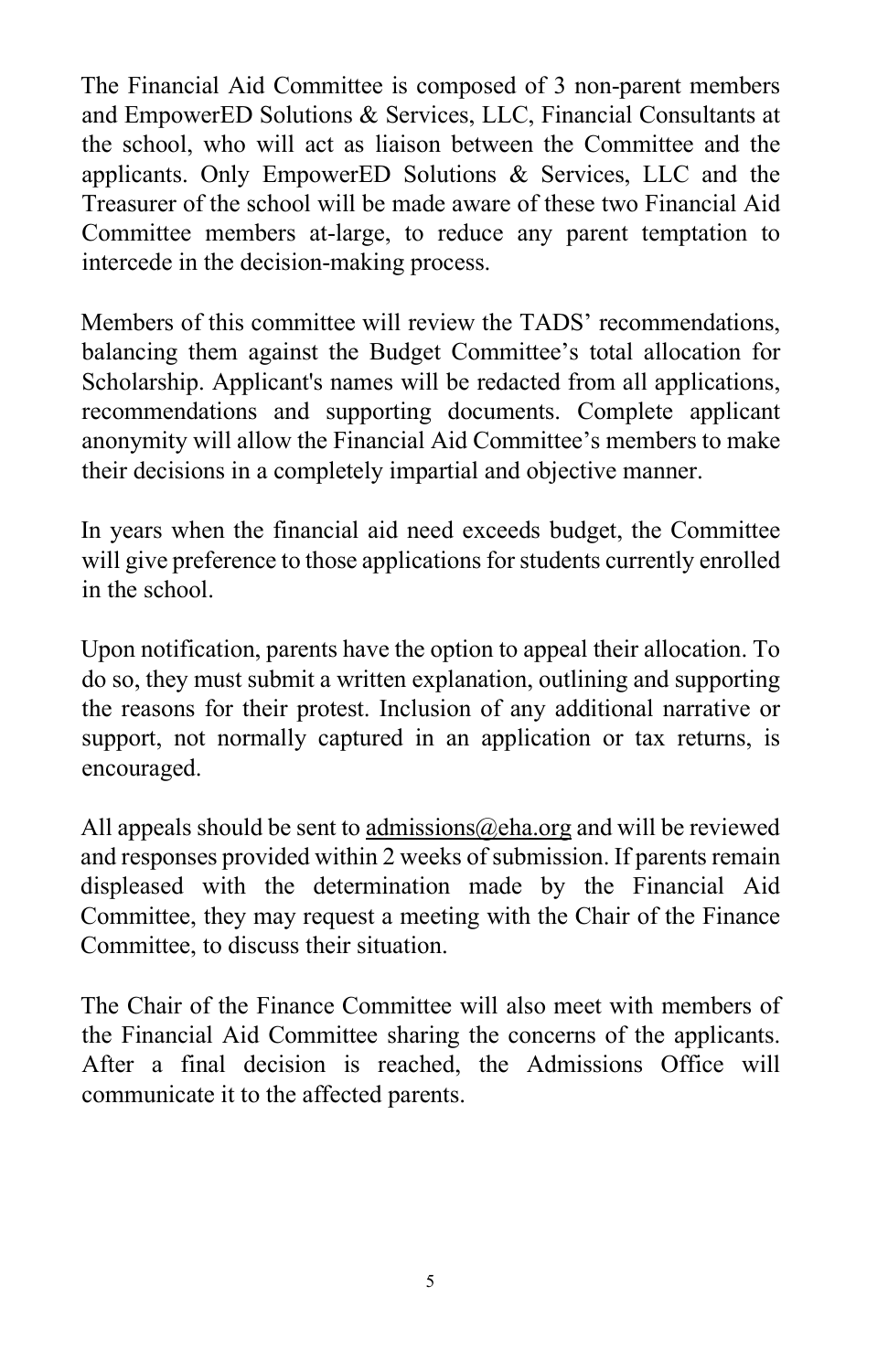## **Financial Aid Online Application**

You may complete the application online by logging into your TADS Online account and selecting Financial Aid at the top or bottom of your TADS account home page. If you have already completed an application for another school on TADS, you may just add EHA as an authorized reviewer, without having to complete a new application.

For additional information before completing the application, you may click on the Tools & Resources section. The guides will address many issues related to the TADS program and help explain the basics of applying for financial aid.

Please read and complete all instructions carefully.

# **Policy**

- 1. Student accounts are set at full tuition rate at the time of enrollment. Parents will be charged the full rate until a reduced tuition agreement is executed through TADS Online.
- 2. Families applying for financial aid must submit a new application each year, regardless of any prior year awards.
- 3. Financial aid applications will be processed when:
	- a. TADS Online Enrollment has been completed and all forms and waivers have been submitted.
	- b. The TADS Online Financial Aid application is complete with all supporting financial documents.
	- c. Parent's current and previous year tuition obligations are current, or a payment plan has been setup.

## **Questions or Assistance**

If you have questions or concerns about the online application, please call the TADS Parent helpline at (612) 548-3320, or our Admissions Office at 314-282-2135 x 102 or admissions  $@eba.org$ .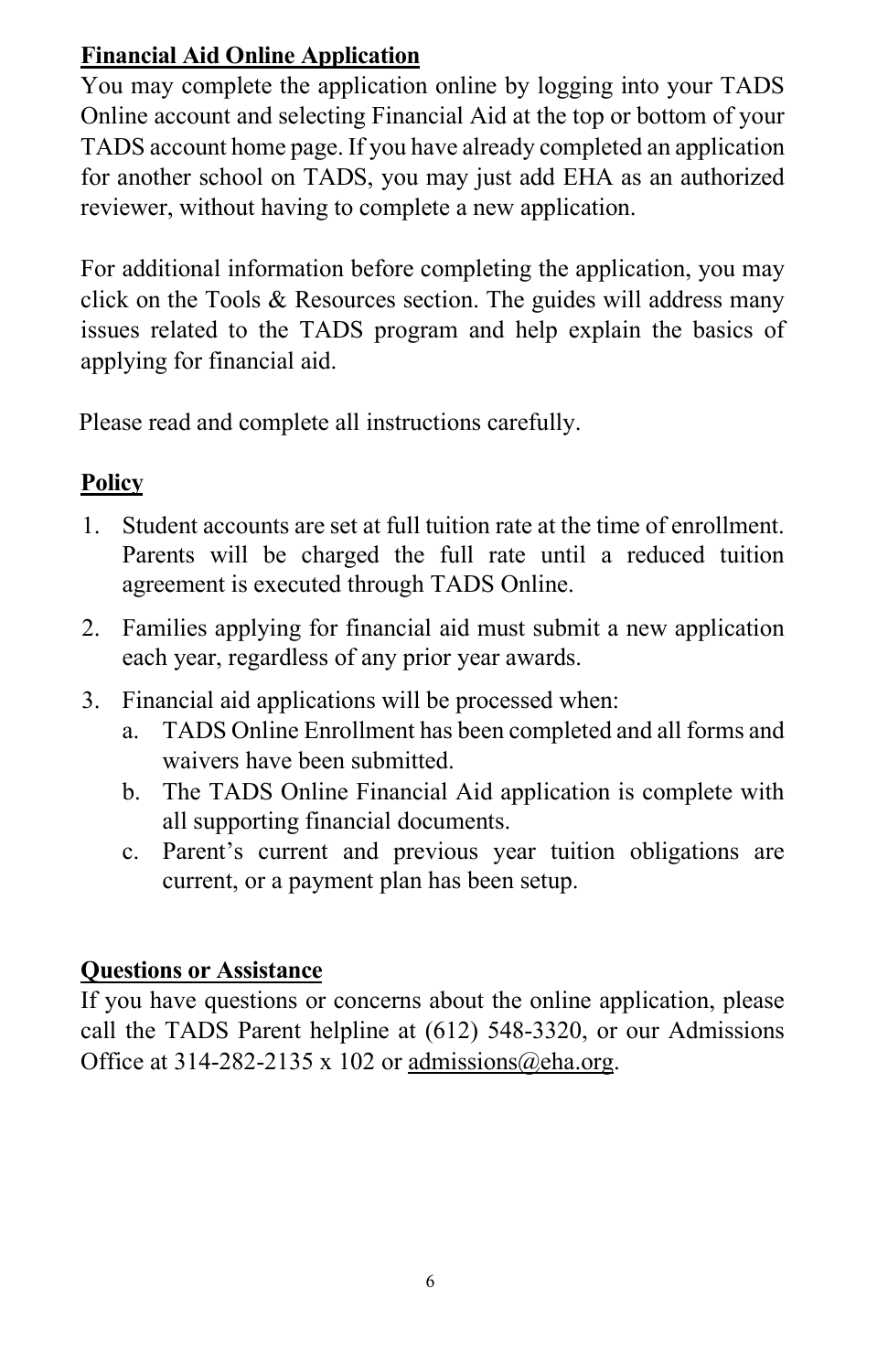# **TERMS AND CONDITIONS**

- 1. In consideration of your enrollment, EHA holds a space, engages faculty, and commits to certain expenditures for your child. Therefore, your child's enrollment at EHA constitutes a contractual agreement between you and the School and the Registration Fee will not be refundable should your child not to attend.
- 2. For a student to begin classes on the first day of school, families must meet the following criteria:
	- You are current with all past balances or made satisfactory arrangements and received written approval from the School Finance Committee for outstanding balances.
	- You have a signed and completed Tuition Agreement on TADS.

#### **Refund Policy**

If a student is withdrawn from EHA at any time after this Agreement has been signed and returned to The School, whether for absence, withdrawal, or dismissal, the parent(s) shall be responsible for tuition and fees according to the following schedule:

| If Withdrawn                    | <b>Refund Available</b> |
|---------------------------------|-------------------------|
| Before August 1 <sup>st</sup>   | Full/assessed tuition   |
| Before October 1 <sup>st</sup>  | 75% of assessed tuition |
| Before December 1 <sup>st</sup> | 50% of assessed tuition |
| After December 1 <sup>st</sup>  | No Refund               |

In the event the student and the student's family unexpectedly move their residence from the St. Louis metropolitan area, and were unable to anticipate such move prior to August 1, the Parent must notify EHA in writing of the relocation circumstances as soon as possible. EHA will prorate the tuition (based on full or partial months of school attended) and provide an appropriate refund.

It is agreed and understood that, in light of the commitments which are made by EHA based on this signed Agreement, and in light of the fact that the actual cost to EHA of the withdrawal of a student is difficult to ascertain, the amount of the obligation for tuition and fees indicated above reflects a reasonable estimate of the cost to EHA arising from the withdrawal or dismissal of a student.